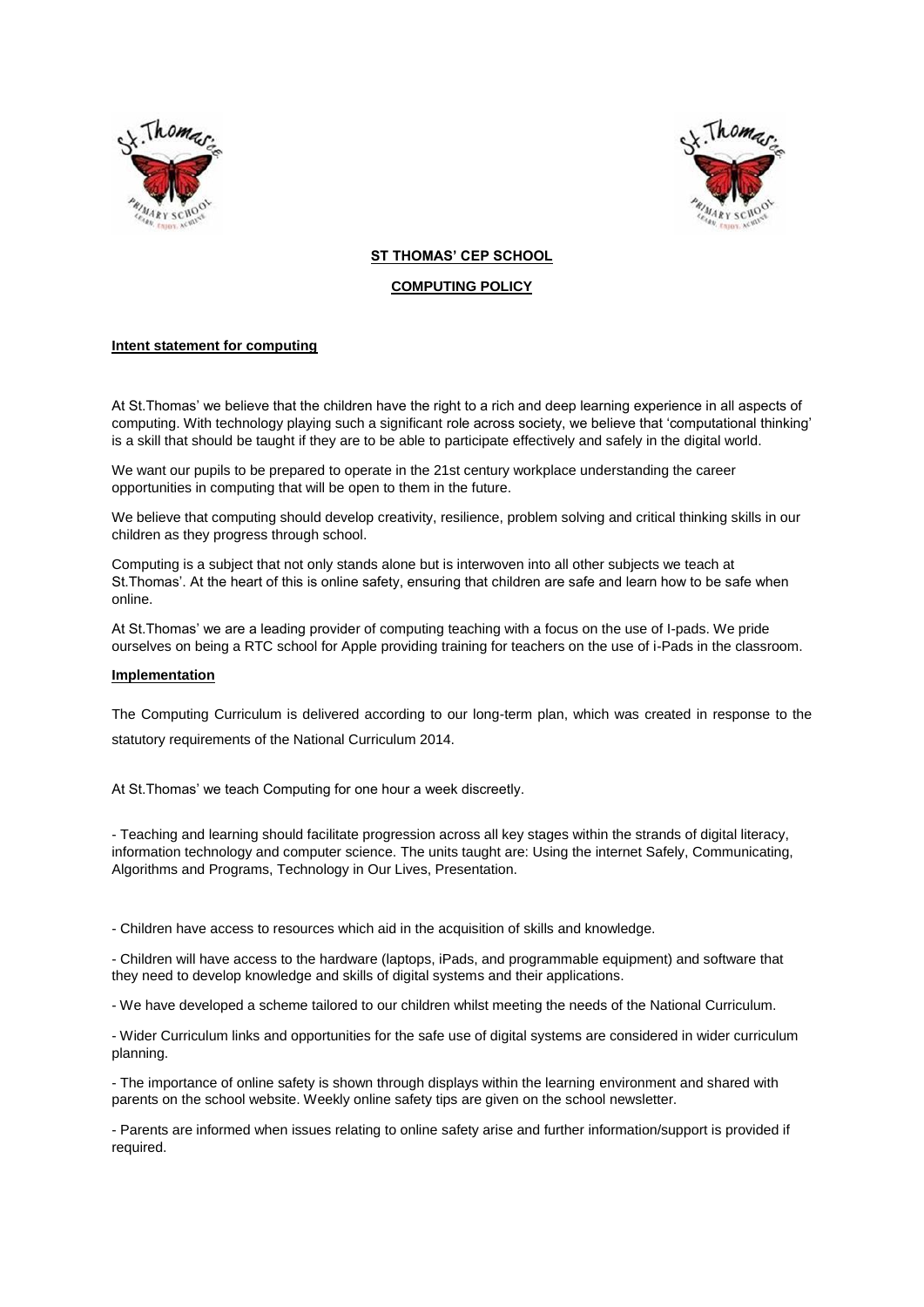- As well as opportunities underpinned within the scheme of work, children will also spend time further exploring the key issues associated with online safety e.g. online safety week.

- Computing vocabulary is part of our text rich environment and reflects the key aspects the children are focussing on in their learning. Teachers will model and demonstrate the use of vocabulary within lessons.

- Teachers will monitor progress through the lessons and differentiate appropriate levels of support and /or differentiated resources.

- At St.Thomas' we have an Apple Distinguished Educator who is carefully timetabled to support teachers and children across school. This will involve team teaching to develop the skills of teachers and enhance the learning of our children. The ADE will also train teachers/professionals from other schools on the effective use of technology. The ADE also takes an active role in running technology based clubs.

- Children will be able to apply the British values of democracy, tolerance, mutual respect, rule of law and liberty when using digital systems.

## **Impact**

#### **Cross Curricular**

Teachers seek to take advantages of opportunities to make cross curricular links. They plan for pupils to practise and apply skills, knowledge and understanding acquired Computing lessons to other areas of the curriculum.

## **SEND, Pupil Premium and Greater Depth**

All children at St Thomas' will receive 'Quality First Teaching.' Any child with SEND or Pupil Premium funding may have work additional to or differentiated in order to better support them in accessing the curriculum dependent on their needs.

Our school offers a creative and varied curriculum providing children with a variety of opportunities in order to reach their full potential. Our aim for each child to make excellent progress from their individual starting point. To extend our greater depth children we provide them with additional opportunities to practice computing including KS1 and KS2 Lego club and other technology driven clubs run by the ADE i.e sphero club.

#### **Assessment**

All Computing learning is assessed in line with the school assessment policy. Teachers will assess children's work in Computing against the objectives for the year group. Next steps will be identified, and the judgements will be recorded on staff shared.

The computing leaders will collect data and monitor the impact of teaching and learning within computing and use this to inform the subject action plan next steps.

At the end of Key Stage 1 and 2 children will be expected to meet the National Curriculum objectives. At St.Thomas' a large majority of children leave the primary phase working at greater depth and are well equipped for the next phase of their education.

#### **Classroom Environment**

In all classrooms, the celebration of Computing should be clearly evident. This should be up to date with the latest focus, complete with examples of children's learning accessible through QR codes. Displays should have a balance of informative, celebratory and interactive elements. Opportunities should be taken to develop children's computing